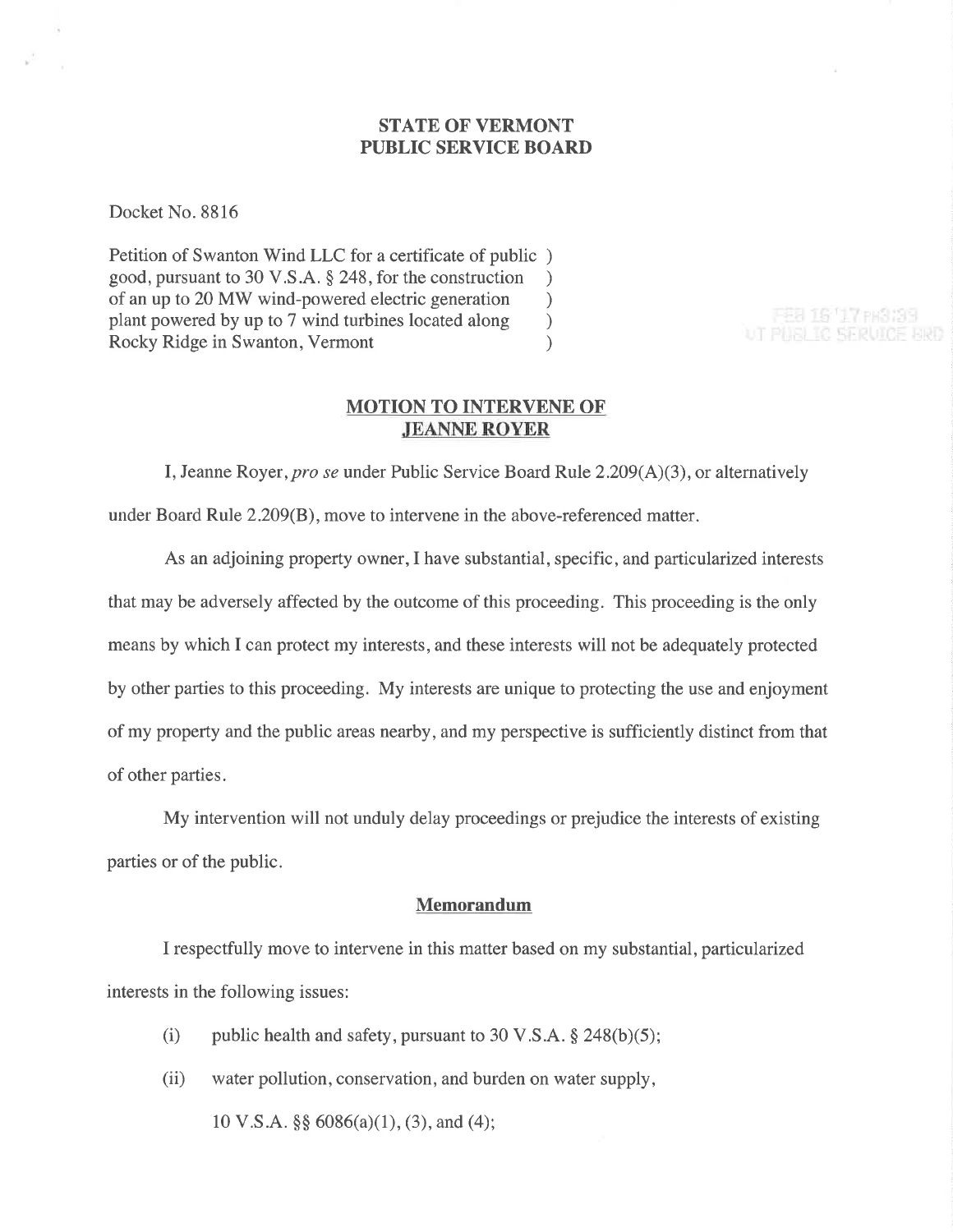- (iii) orderly development of the region,  $\S$  248(b)(1);
- (iv) economic benefit to the State and its residents,  $\S$  248(b)(4);
- (v) aesthetics, natural environment,  $\S 248(b)(5)$ , and  $\S 6086(a)(8)$ ;
- (vi) necessary wildlife habitat,  $\S 248(b)(5)$ , and  $\S 6086(a)(8)$ ; and
- (vii) need for demand,  $§$  6086(b)(2).

The following argument supports my motion to intervene in this matter.

## I. Legal Standard

Intervention in proceedings before the Board is governed by Board Rule 2.209. Under

Rule 2.209(A), a person upon timely application shall be permitted as of right to intervene in any

proceeding:

(1) when a statute confers an unconditional right to intervene; (2) when a statute confers a conditional right to intervene and the condition or conditions are satisfied; or (3) when the applicant demonstrates a substantial interest which may be adversely affected by the outcome of the proceeding, where the proceeding affords the exclusive means by which the applicant can protect that interest, and where the applicant's interest is not adequately represented by existing parties.

Under Rule 2.209(B), a person upon timely application may in the discretion of the Board

be granted "permissive intervention" in any proceeding when the applicant "demonstrates a

substantial interest that may be affected by the outcome of the proceeding." The Board in

exercising its discretion under this rule shall consider:

(1) whether the applicant's interest will be adequately protected by other parties; (2) whether alternative means exist by which the applicant's interest can be protected; and (3) whether intervention will unduly delay the proceeding or prejudice the interests of existing parties or of the public.

The Board has ruled that, "individual intervenors may bring a perspective sufficiently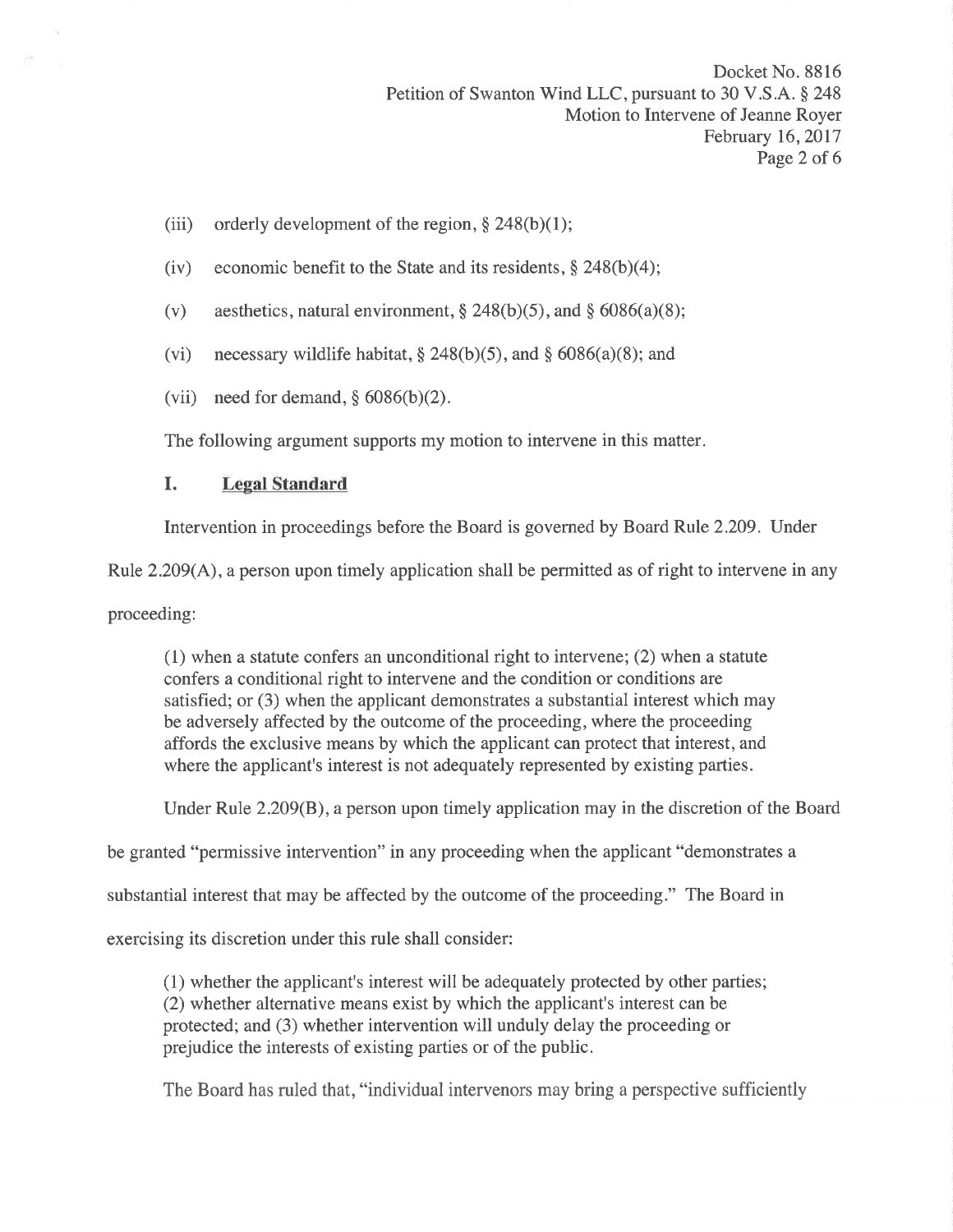distinct from those of existing parties to warrant their participation on specific issues."<sup>1</sup>

For example, the Board has found particularized interest based on the following:

- 1. habitat and natural resources involving deer and black bear.<sup>2</sup>
- 2. aesthetics based on proximity to the proposed project;<sup>3</sup> and
- 3. stewardship, use, and enjoyment of public resources; $<sup>4</sup>$ </sup>

In proceedings under 30 V.S.A. \$ 248, the Board does not consider interests in private

property $<sub>5</sub>$ </sub>

# II. Potential Impact of the Project on Jeanne Royer's Interests

I move to intervene in this matter based on the following facts and applicable law:

# 1. Jeanne Royer's Property

I reside at2066 Sheldon Road, Swanton, Vermont (mailing address: St. Albans). My property adjoins the site of the proposed Project. The two most northern wind turbines would be towering above my property where my late husband and I built our home in 1979.

I am92 years old and I have lived in this area my entire life. I am fortunate to enjoy good health. I am active in many civic causes and I volunteer for many non-profit organizations in our community. I drive my car to and from St. Albans almost every day and I regularly participate in the Rise Vermont exercise program at Taylor Park at 6:00 a.m. in the summer. I want to continue enjoying a life of peace and quiet in my home.

I have numerous concerns over the Project due to its proximity to my home, relating to both the construction and post-construction operations. The developers are not addressing the complex issues that have been raised thus far, and they have ignored the concerns of adjoining landowners regarding the adverse effects of operating

Application of Seneca Mountain Wind, LLC, Docket No. 7867, Order of 10/12/12, at 12.<br>Application of Seneca Mountain Wind, LLC, Docket No. 7867, Order of 10/12/12, at 2-4, 16-17; Id., Order of 8/9/13, at 6.<br><sup>3</sup> Petition of Barton Solar LLC, Docket No. 8148, Order of 1/21/14, at 3-4.<br><sup>4</sup> Joint Petition of Green Mountain Power Corporation, Vermont Electric Cooperative, Inc., and Vermont

Electric Power Company, Inc., Docket No. 7628, Order of 9/3/10, at 12-13.

Vt. Elec. Power Co. v. Bandel, 135 Vt. 141, 145 (1977) ("Proceedings under 30 V.S.A. § 248 relate only to the issues of public good, not to the interests of private landowners who are or may be involved."),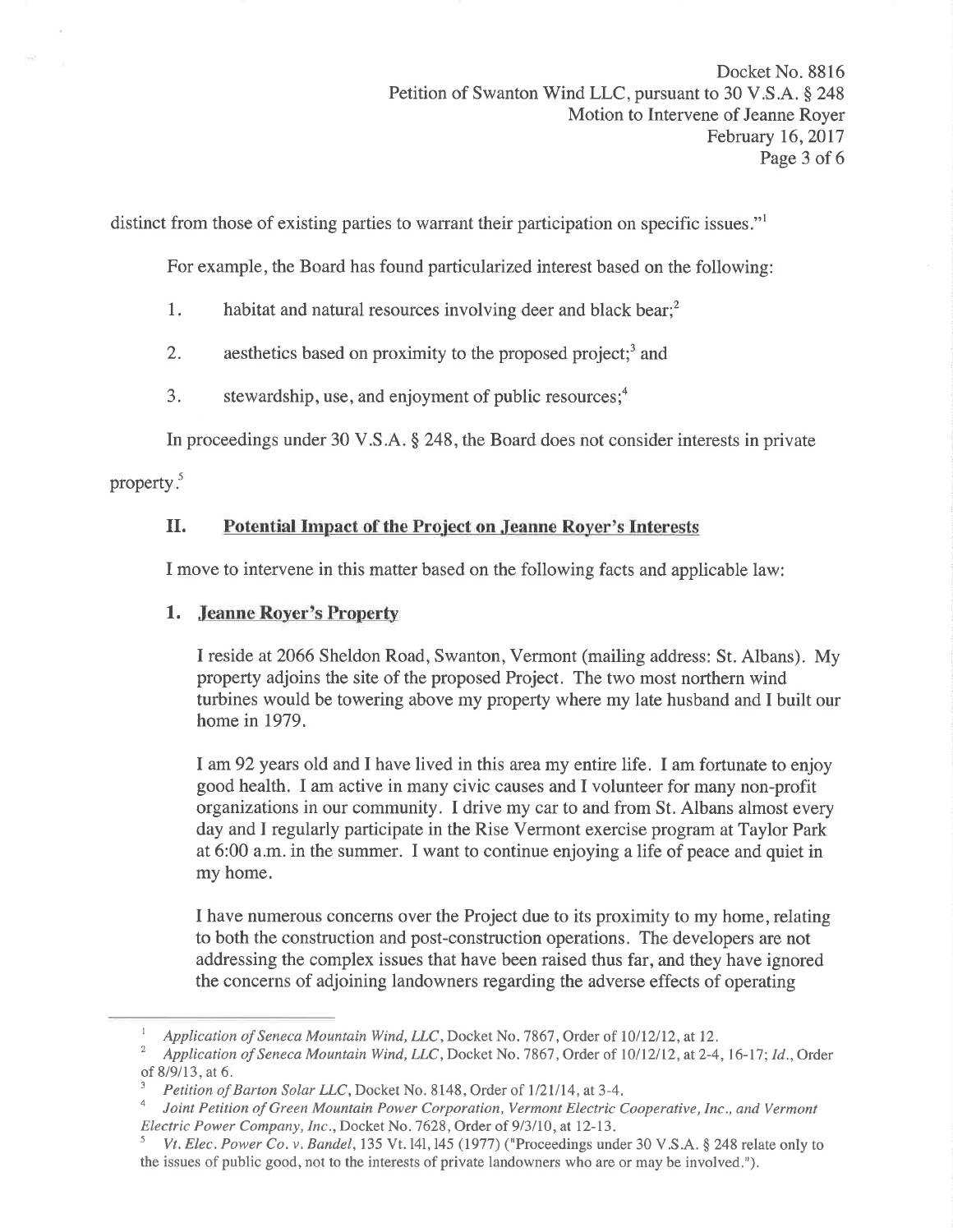turbines too close to homes. My concerns include but are not limited to the following:

## 2. Public Health and Safety

The turbines likely would emit audible noise disturbance. I do not have air conditioning, and in the summer I often sleep with my windows open. I dread that the turbines would bring unwanted noise and thereby disturb my sleep. Sleep deprivation would have a significant impact on my health.

A safe and secure water system is paramount to me. A drilled well supplies water to my house. I am concerned that blasting and drilling associated with the Project may cause cracking or other damage to the well, or to the foundation or walls of my home. Likewise, construction or operation of the Project may affect the quality or volume of the water in my well, or may elevate radon gas.

Therefore, as the Project may interfere with my restorative sleep; or may damage the well, walls, or foundation of my home; or may elevate radon gas, the Project poses a risk to health and safety. As no other party would adequately represent these interests, I move to intervene on this issue.  $30 \text{ V.S.A.}$  \$ 248(b)(5) (public health and safety).

## 3. Water Quality

As stated in the previous section, construction and operation of the Project may affect my well, or the quality or volume of the water in the well.

Therefore, as a landowner concerned over the supply and purity of their water, I move to intervene on this issue. 10 V.S.A.  $\S$  6086(a)(1), (3), and (4).

## 4. Orderly Development; Economic Benefït to the State

The turbines standing on Rocky Ridge would be highly visible. In addition to the aesthetic downgrade of the mountain ridge, the proximity of the turbines would certainly result in the devaluation of my property.

I understand that my interest in private property may not be considered in this case, however the Project would not only affect the value of my home, but rather all the homes in the surrounding area thereby affecting the regional and statewide economy. The Project in disrupting this rural residential setting would interfere with the orderly development of the region.

As a long-time adjoining neighbor and resident of Vermont, I have a particular interest in the orderly development of the region, and in the statewide economy; and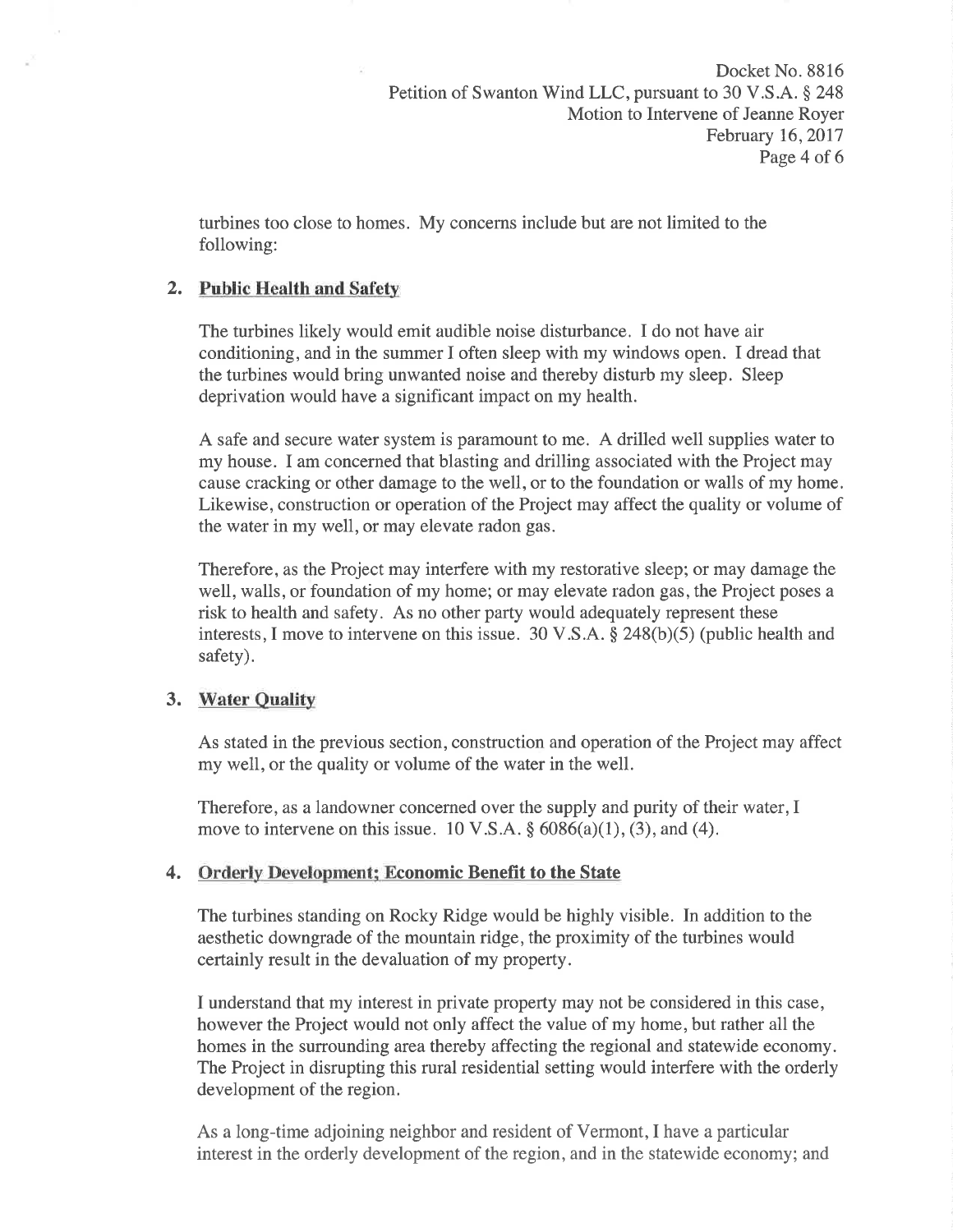a perspective that may be useful to the Board in determining the outcome of this proceeding. Accordingly,I should be allowed to intervene on these issues.  $§$  248(b)(1), and (4), (orderly development, economic benefit to the state).

## 5. Aesthetics: Scenic Natural Beauty

I spend many hours in my backyard tending to my vegetable garden and spending time relaxing with my children, grandchildren, and great-grandchildren while enjoying the tranquil and natural beauty surrounding me.

However construction and operation of the Project would affect my enjoyment of the scenic views and the peaceful, natural setting on my property; and likewise the Project would affect surrounding public areas including Fairfield Pond, the Missisquoi Valley Rail Trail, and nearby roads.

As a longstanding resident of Vermont, I have a unique interest and perspective on this issue that would not necessarily be represented by other parties, and which may be useful to the Board in determining the potential impact of the Project on aesthetics. Therefore, I move to intervene on these issues.  $§ 6086(a)(8)$  (aesthetics, natural areas, wildlife habitat); and  $\S$  248(b)(5) (aesthetics, natural areas, wildlife habitat).

# 6. Wildlife Habitat

I have read that wind turbines kill large numbers of bats and birds, especially along wooded ridgelines. Bats and birds are necessary in reducing the mosquito population. 'We have a large population of mosquitos in our area in the summer. Killing bats and birds unsettles the balance of nature and would increase the number of mosquitos.

Construction and operation of the Project may affect the wildlife on my property and in surrounding areas. As a local landowner and long-time resident,I have a unique interest and perspective that would not necessarily be represented by other parties, and which may be useful to the Board in this matter. Therefore I move to intervene on this issue. §  $6086(a)(8)$  (natural areas, wildlife habitat); and § 248(b)(5) (natural areas, wildlife habitat).

# 7. Need For Demand

The developers have not sufficiently demonstrated the need for power generated by this Project. It is reported that Green Mountain Power, Burlington Electric, and Vcrmont Electric agree that the power generated from this Project is not needed to serve their customers. If it is later determined that wind power is needed, despite the fact that wind blows across Rocky Ridge it may yet be an unsuitable site for this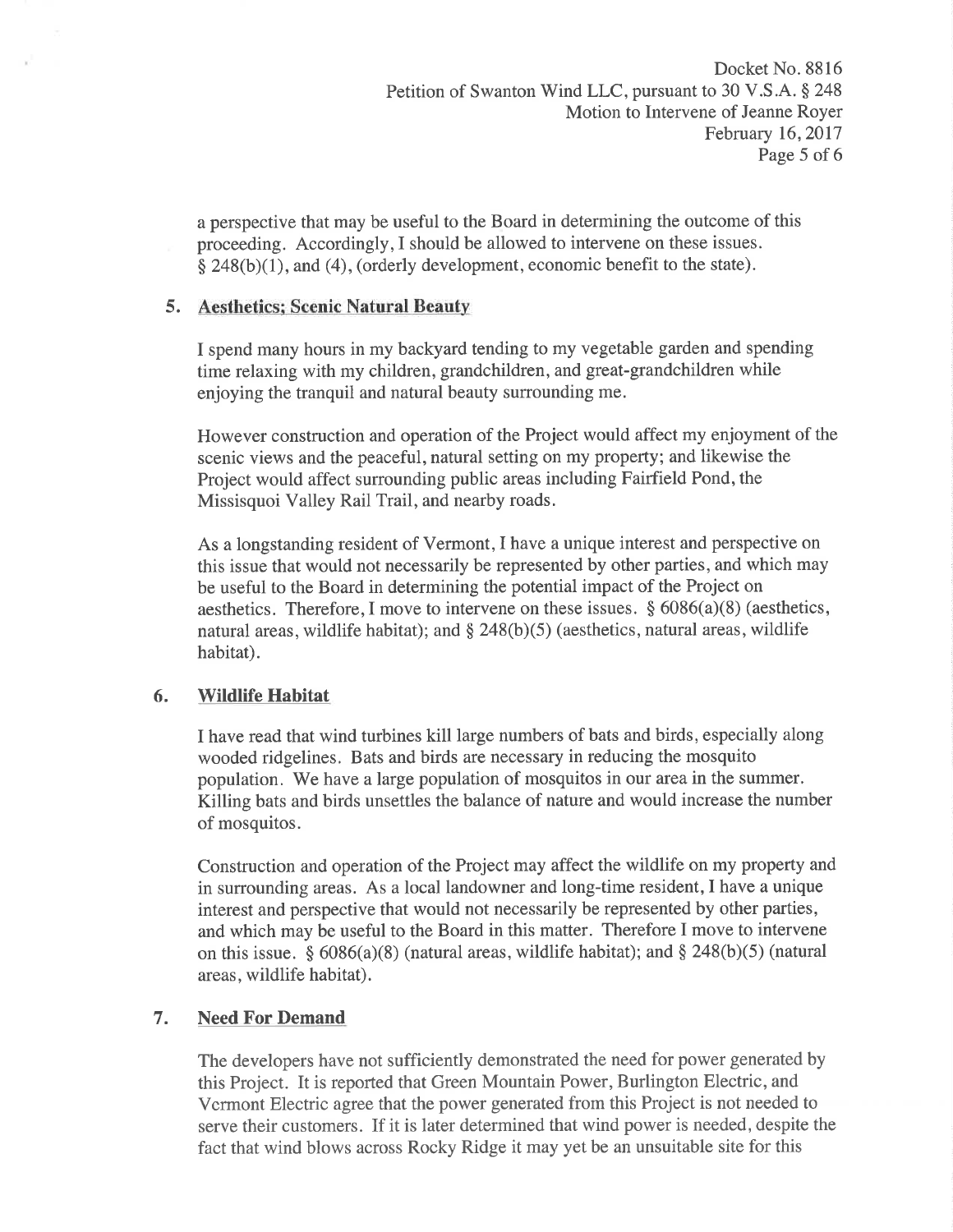industry

I acknowledge that normally state agencies, not individuals, intervene in this issue, however I believe that I have distinct experience and perspective that may be useful to the Board in determining the outcome of this case, therefore I move to intervene on this issue.  $§$  6086(b)(2).

### III. Conclusion

As a life-long resident of Vermont, I understand that we all, including the developers of this Project, have a responsibility to protect and preserve the world we live in. In this case, the developers have not provided convincing evidence of the long-term economic advantage to the consumers and Towns surrounding the Project. Instead, they have demonstrated that their primary objective is their own economic gain, and they have failed to fully consider the complex issues which will affect their neighbors, local citizens, the natural beauty of the State, the delicate balance of the eco-system, and the best interests of Vermont.

While this Project is purported to advance the public good, it also raises significant concerns over the public interest. Therefore, in order to protect myself, my family, and my neighbors throughout the State,I should be allowed upon the evidence presented herein to intervene in this proceeding.

Respectfully submitted this 16<sup>th</sup> day of February, 2017.

By:  $\lambda$ ry

Jeanne Royer 2066 Sheldon Road Saint Albans, VT 05478-9704 (802) 309-8987  $jeanneroyer25@gmail.com$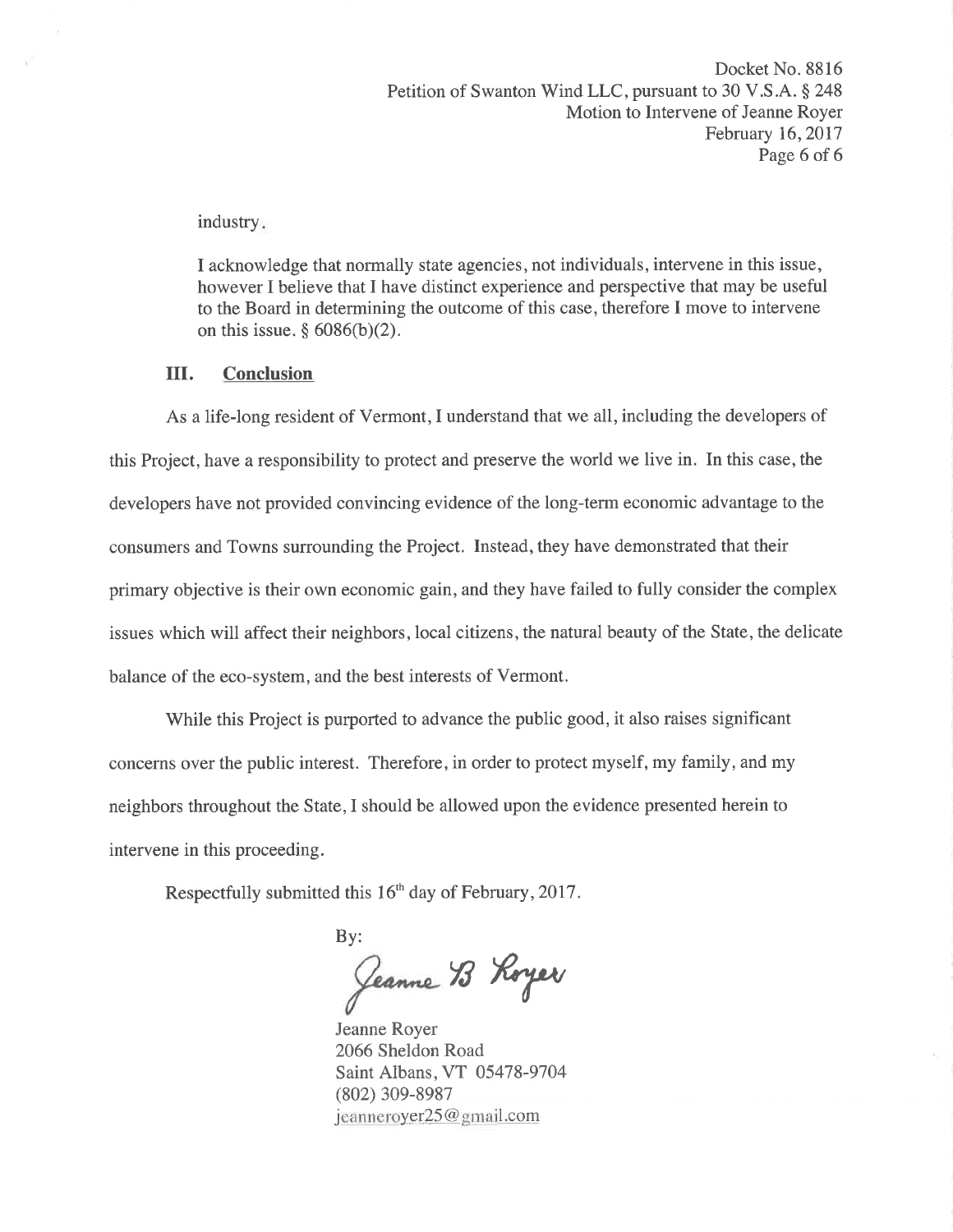### STATE OF VERMONT PUBLIC SERVICE BOARD

Docket No. 8816

Petition of Swanton Wind LLC for a certificate of public ) good, pursuant to 30 V.S.A. \$ 248, for the construction ) of an up to 20 MW wind-powered electric generation <br>plant powered by up to 7 wind turbines located along  $\sim$ plant powered by up to 7 wind turbines located along ) Rocky Ridge in Swanton, Vermont (1988)

#### CERTIFICATE OF SERVICE

We, Brian and Penny Dubie, et.al., certify that on February 16, 2017, copies of the foregoing Notices of Appearance, and Motion to Intervenes of Brian and Penny Dubie, Jeanne Royer, Judith and Patrick Luneau, Karen and Leo McLaughlin, Sally and Bruce Collopy, Kaye and Frank B. Mehaffey, Jr., Terrance Smith, David A. Goodrich, Robert Perkins, Patricia Messier, Sarah & Ed Ferguson, Ian and Danielle Garrant, Curtis Swan and Sara Luneau-Swan, Dan and Nancy Dunne, Erynn & Tyrell Boudreau, Dennis Hendy and Diane Bell, Møry and Mark Bushey, Steve Woodward, Kenneth Fox, Michelle and Luc Deslandes, David Butterfield, Bradley Stott and Jennifer Belanger, Clark and Carol Palmer, Paula Pearsall, Greg Pierce and Paula Kane, Mark and Marianne Dubie, Marie and Gil Tremblay, Patricia Rainville and John Smith, Kevin and Dolores Nichols, Jessica Decker and Lance Desautels, Suzanne Seymour, Mary Hunter, Todd Poirier in the above-referenced matter, were served via First-Class U.S. Mail on the interested persons designated in the following Service List.

Respectfully submitted this  $16<sup>th</sup>$  day of February, 2017.

 $By:$ Quan Dute Dibio

Brian Dubie Penny Dubie 770 McKenzie Road Fairfïeld, VT 05455 (802) 734-1877  $p$ ennydubie $@q$ gmail.com